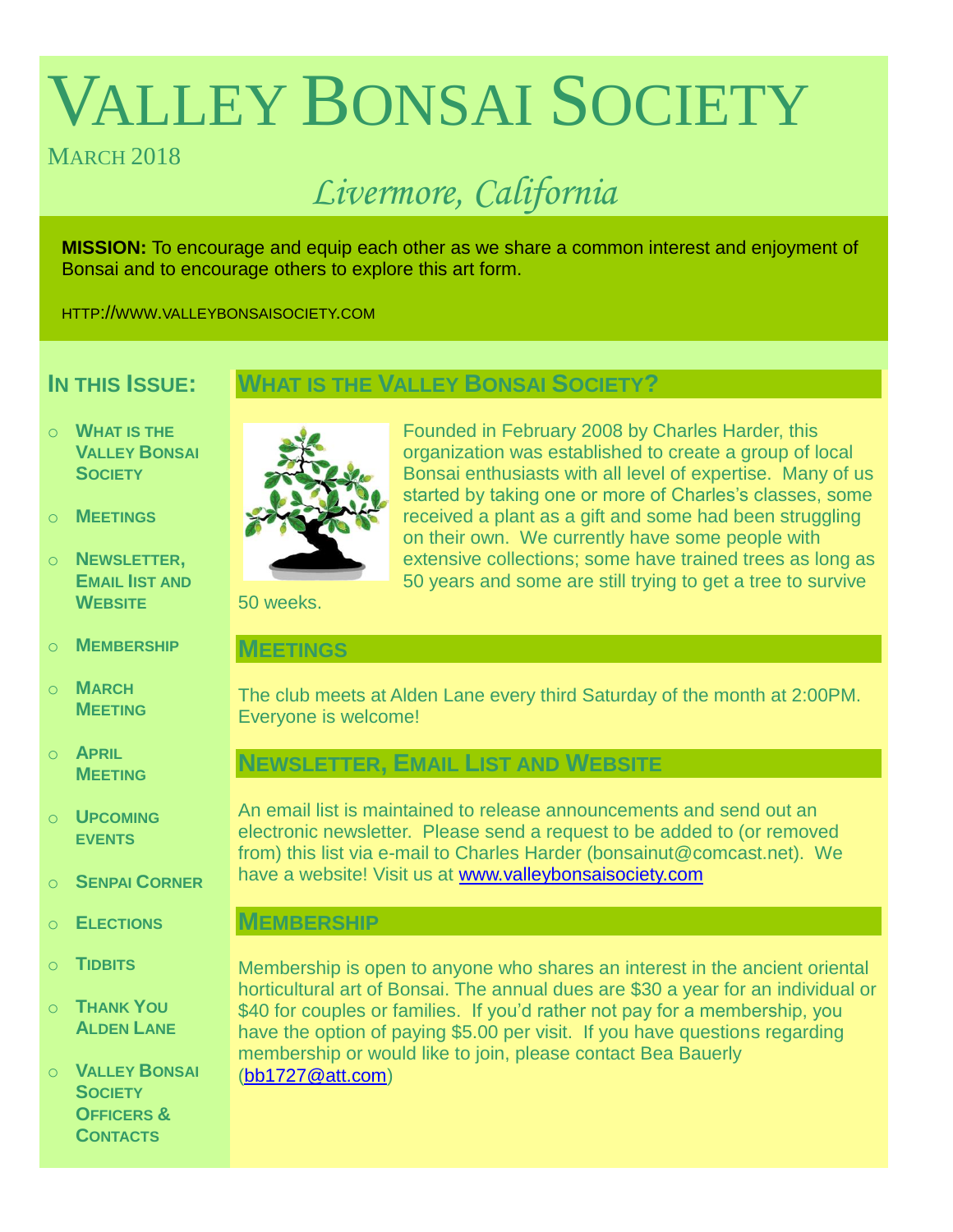## **MARCH MEETING**

Our March meeting, we talked about what to look for when selecting material for developing bonsai. I took some basic material from the nursery and we talked about interesting trunks, evidence of starting nebari or root spread, and looking for low branching that could be the beginning of a nice tree. I also spent a little time talking about some of the species of plants that could work well for an indoor bonsai.









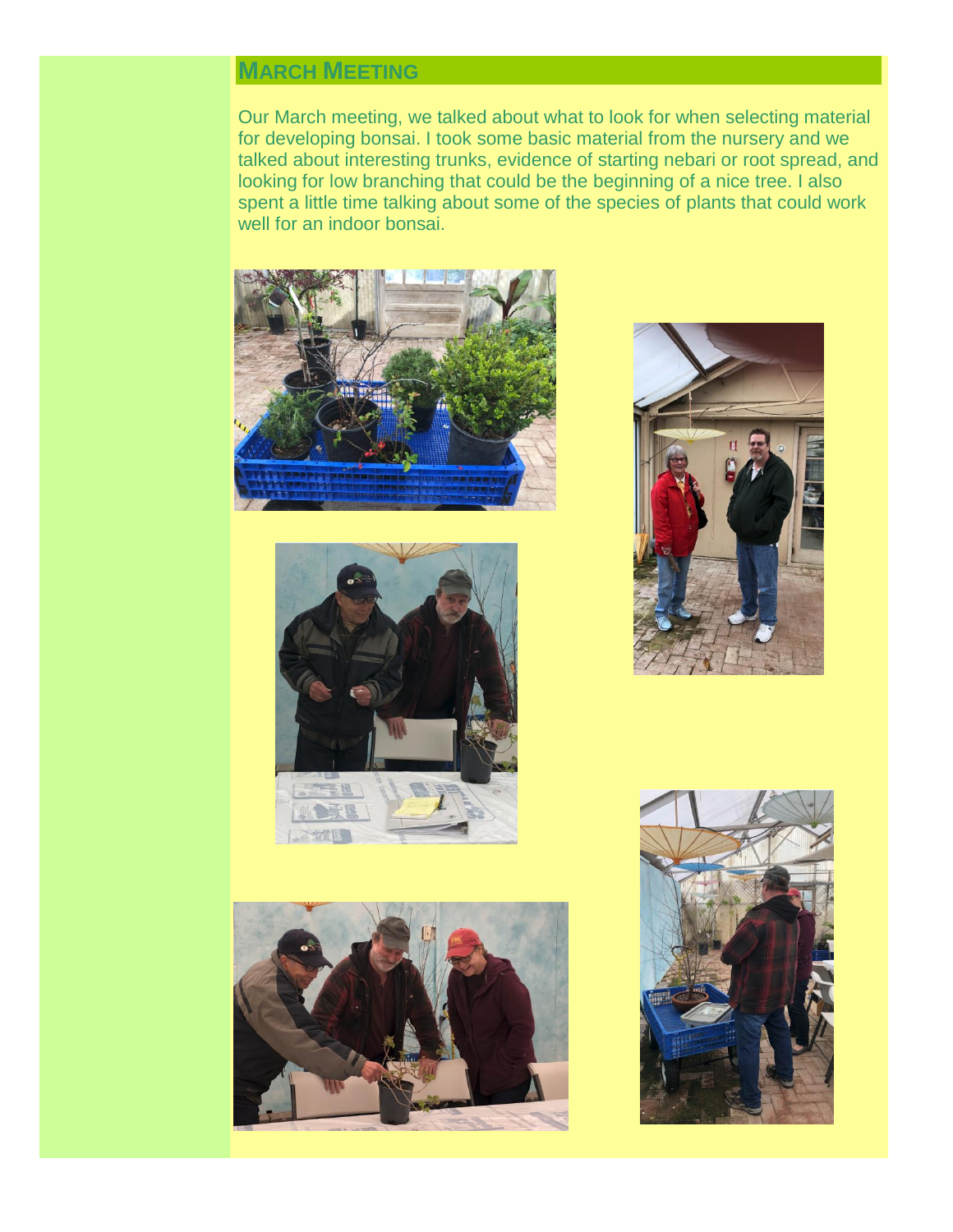## **APRIL MEETING**

At our April meeting, we will be talking about tree shaping, pruning and pad development. We will also be talking about the show coming up in June and will spend the remainder of the time as a workshop to continue refining the trees that we will put into the show.

#### **UPCOMING EVENTS**

#### **April 21, 2018 Modesto, California**

Modesto Bonsai Club: 36th Annual Show at the Clarion Inn, 1612 Sisk Rd. Show hours are 10 AM – 4 PM with demonstration by Bonsai artist Sam Adina at 1 PM. Free admission, open to the public. Exhibit, multiple raffles, and sales of trees, pots and other related items.

#### **April 21 – 22, 2018 Palo Alto, California**

**Kusamura Bonsai Club**: 58th Annual Show, Lucie Stern Community Center, 1305 Middlefield Road. Show hours are Noon – 5 PM Saturday, and 11 AM - 5 PM Sunday with demonstrations at 1:30 PM each day. Saturday's demonstration by Darren and Laura Wong (Soh-Ju-En Satsuki Bonsai) and Sunday's demonstration by club members. Free admission and kids corner. Bonsai trees, pots, and other bonsai-related items will be for sale. For more information contact Charlene Fischer at charlenerae@mac.com or visit [www.kusamurabonsai.org.](http://www.kusamurabonsai.org/)

#### **April 29, 2018 Watsonville, California**

Watsonville Bonsai Club: 45th Annual Bonsai Exhibit held at the Watsonville Buddhist Temple, 423 Bridge St. Show hours are 10 AM - 4 PM, with a demonstration by award winning Bonsai Master Katsumi Kinoshita at 1:30 PM. Over 50 outstanding bonsai, large and small, young and old, will be on display. A raffle of bonsai items, plants and the demo tree will follow. Tea & cookies will be served. Plenty of parking for vehicles of all sizes; even for group outings. A vendor will be available to sate your plant appetite for bonsai or otherwise. For more information contact Michael Anderson at (831) 247 - 9028 or [margiesmemories@aol.com](mailto:margiesmemories@aol.com)

#### **May 4 - 5, 2018 Sacramento, California**

**Sacramento Bonsai Club**: 72nd Annual Show Buddhist Church of Sacramento, 2401 Riverside Blvd. Show hours are Noon - 5 pm , Saturday and 10 am - 4 pm Sunday with demonstrations at 2 pm by Bonsai artist Sam Adina both days, followed by benefit drawings. Free Admission, open to the public. Club member sales of bonsai-related items.

#### **May 19 - 20, 2018 Oakland, California**

Bay Area Satsuki Aikokai (BASA): 23rd Annual Satsuki Azalea Bonsai Show, Lakeside Park Garden Center, 666 Bellevue Ave. Show hours are 10 AM – 5 PM Saturday and 10 AM – 4 PM Sunday with demonstration by Johnny Uchida Saturday 1 – 3 PM (Demonstration tree to be raffled). Beginning bonsai workshop Sunday 1 – 3 PM limited space available, \$20 fee and sign-up required. Participating vendors – North American Satsuki Bonsai Center – Rick Garcia and Shojuen – Darren and Laura Wong. Free admission. Public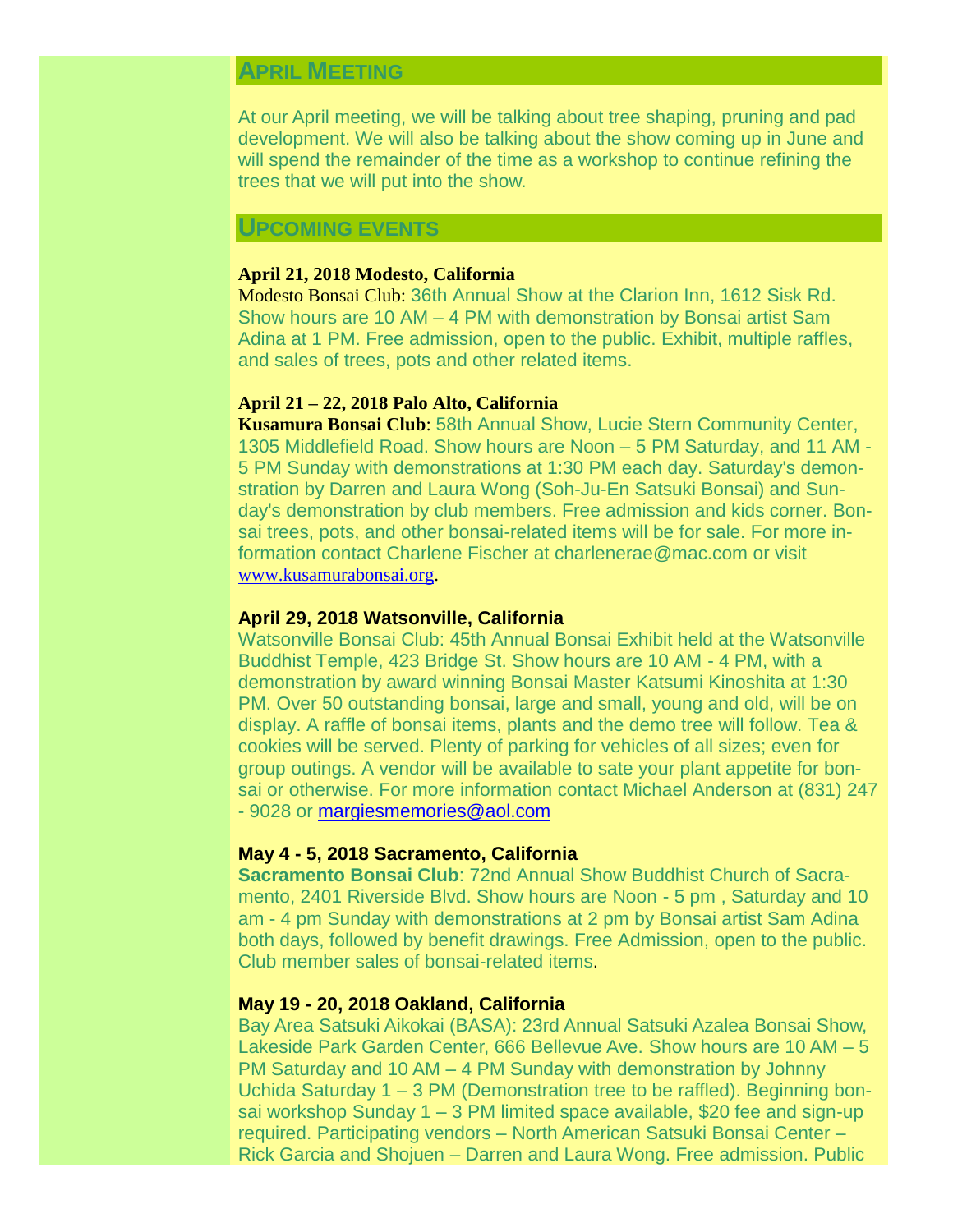parking available. For more information contact George Haas at gwhaas@comcast.net or visit BASA website [http://satsukiazaleabonsai.org.](http://satsukiazaleabonsai.org./)

#### **May 19 – 20, 2018 Sacramento, California**

**Satsuki Aikokai Association**: Annual show held at Shepard Garden Center 3330 McKinley Blvd. Show hours are 10 AM - 5 PM Saturday and 10 AM – 4 PM Sunday with demonstrations at 1:30 PM both days by botanist and bonsai nurseryman Yuzo Maruyama. Create your own azalea bonsai class at 11 AM both days. Raffles, vendors and Satsuki information booth. Free entrance and parking. For more information contact: Ronn Pigram (916) 428 8505 or email - satsukiaikokaisac@sbcglobal.net

#### **May 19-20 Oakland, Californina**

California Suiseki Society: Suiseki and aiseki stones exhibition at the Garden Center at Lake Merritt (1600 Bellevue Ave.) in conjunction with the Bay Area Satsuki Aikokai show of flowering azaleas. Show hours are Saturday 10 AM - 5 PM and Sunday 10 AM - 4 PM.

#### **May 19 - 20, 2018 Palo Alto, California**

Akebono Bonsai Club and Kashu Suiseki Kai: Annual Show held at the Palo Alto Buddhist Temple, 2751 Louis Road. Show hours are Noon - 5 PM with a demonstration at 2 PM both days. Free Admission. Raffle drawing for door prizes and demonstration tree immediately following each demonstration. Must be present to win. There will be bonsai trees available for sale by the club. For additional information, contact Carl Yanari at (408)781-5937.

#### **SENPAI CORNER**

June is our annual show, so start thinking about which trees you might consider showing this year. I would like to review your trees prior to the show, so start bringing them into the meetings for advice, touch ups or general appreciation. Now is a busy time of year for us. With all of the weeds sprouting up, the insects emerging and ravenous, the rains (what rain?) tapering off; and buds and flowers starting to pop out. Take this time to relax and enjoy yourself while tending to your trees and do not become annoyed with that oxalis, just keep weeding it out. Spray for insects and fertilize to keep your trees healthy and resistant to pests.

#### **PEST FACTS**

Speaking of Oxalis – I found some information for you and a link at the end of this article so you can learn more:

Oxalis looks a bit like a miniature clover plant, and it bears tiny yellow flowers. It is occasionally grown as a groundcover but to most gardeners it is a tenacious and annoying weed. This persistent plant is found in many parts of the world and rises from stem fragments, seeds and tiny bulbils. The low growing plant can re-establish from just a tiny stem fragment, fragile breakable rhizomes or bulbils. It produces volatile viable seed and also relies upon bits of itself being transported by animals, or us, to establish itself in almost any type of soil. Oxalis is a perennial weedy groundcover, which spreads through interlocking rhizomes that are easy to break apart. Each rhizome will eventually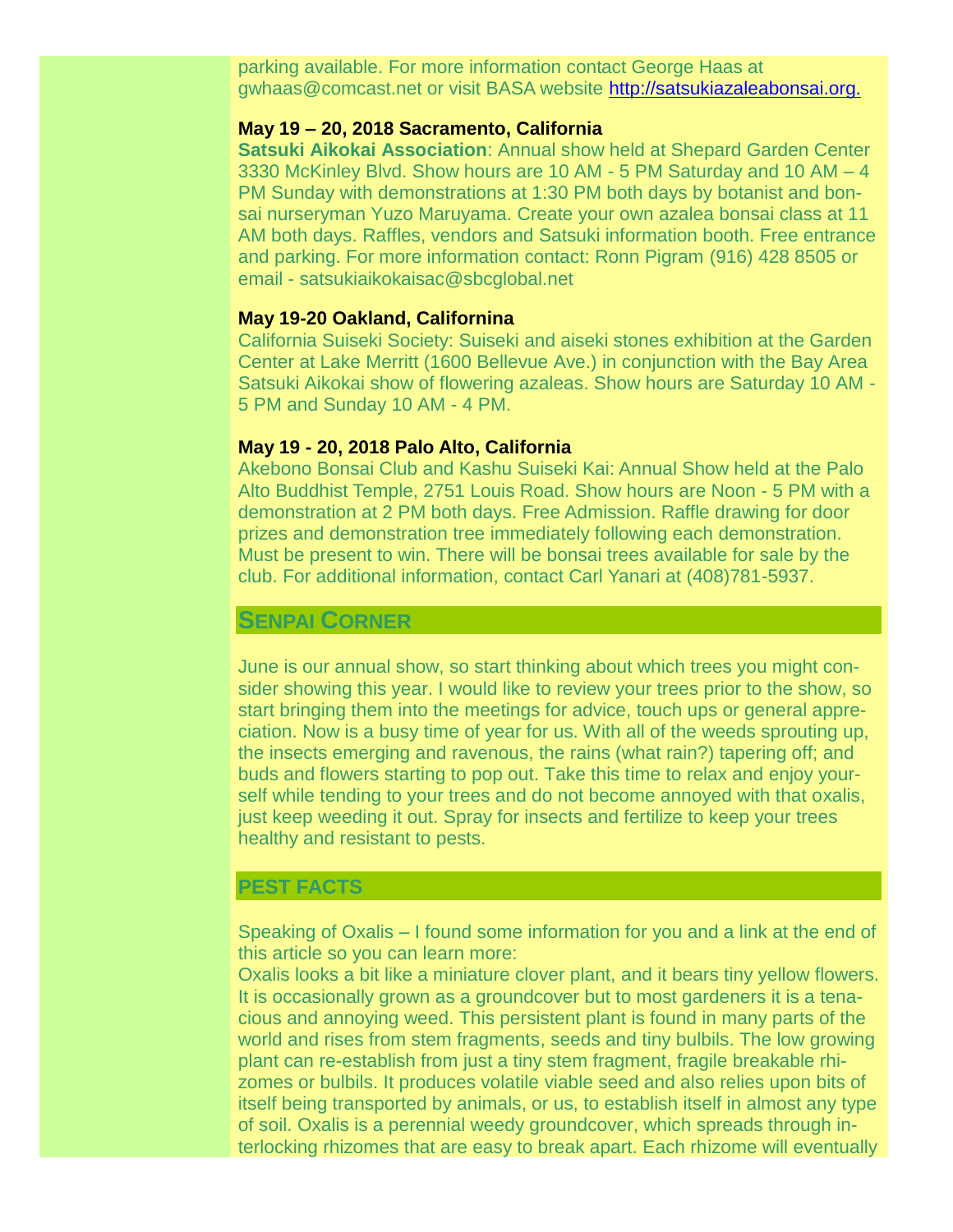produce tiny bulbils. The seeds are also prolific and are ejected violently when mature from tiny seed pods that look like miniature okra. Anywhere the stem touches the ground the plant can root, potentially producing more and more plants. It also forms a fleshy taproot and an extensive branching root system. Managing Oxalis weeds can be a huge challenge due to all the tough root system and the different methods the plant has to reproduce itself and persist.

Read more at Gardening Know How: Managing Oxalis weeds: [https://www.gardeningknowhow.com/plant-problems/weeds/managing-oxalis](https://www.gardeningknowhow.com/plant-problems/weeds/managing-oxalis-weeds-in-lawn.htm)[weeds-in-lawn.htm](https://www.gardeningknowhow.com/plant-problems/weeds/managing-oxalis-weeds-in-lawn.htm)

#### **ELECTIONS**

Positions on the Board are still available. Please contact Bea if you are interested.

#### **TIDBITS**

:

The show is fast approaching. Please forward your list of trees to Charles and me. I will send, shortly, a request for volunteers. Please make sure to respond timely.

## **THANK YOU ALDEN LANE**



981 Alden Lane Livermore, CA 94550

(925) 447-0280 [www.aldenlane.com](http://www.aldenlane.com/) Thanks to Alden Lane for allowing us to meet for free at the nursery as we start up. Alden Lane Nursery has evergreen and blooming trained Bonsai specimens in many sizes for indoors and outdoor gardens. Stop in and let one of the Bonsai experts help you design your own Bonsai masterpiece from the selection of Bonsai pots and starter plants. They also carry Bonsai tools and enough useful Bonsai accessories to satisfy even the most dedicated bonsai tree hobbyist.

The nice thing about meeting at Alden Lane is that you have the opportunity to not only pick up bonsai stock and supplies but to shop under the oaks amongst one

of the most extensive offerings for your home and garden. Inspiration and beauty abounds where ever you look along with the friendly, knowledgeable staff of Alden Lane. Don't forget to say THANK YOU for the incredible support!

## **SOCIETY OFFICERS AND CONTACTS**

**Vice President** Open Position

**President** Charles Harder bonsainut@comcast.net